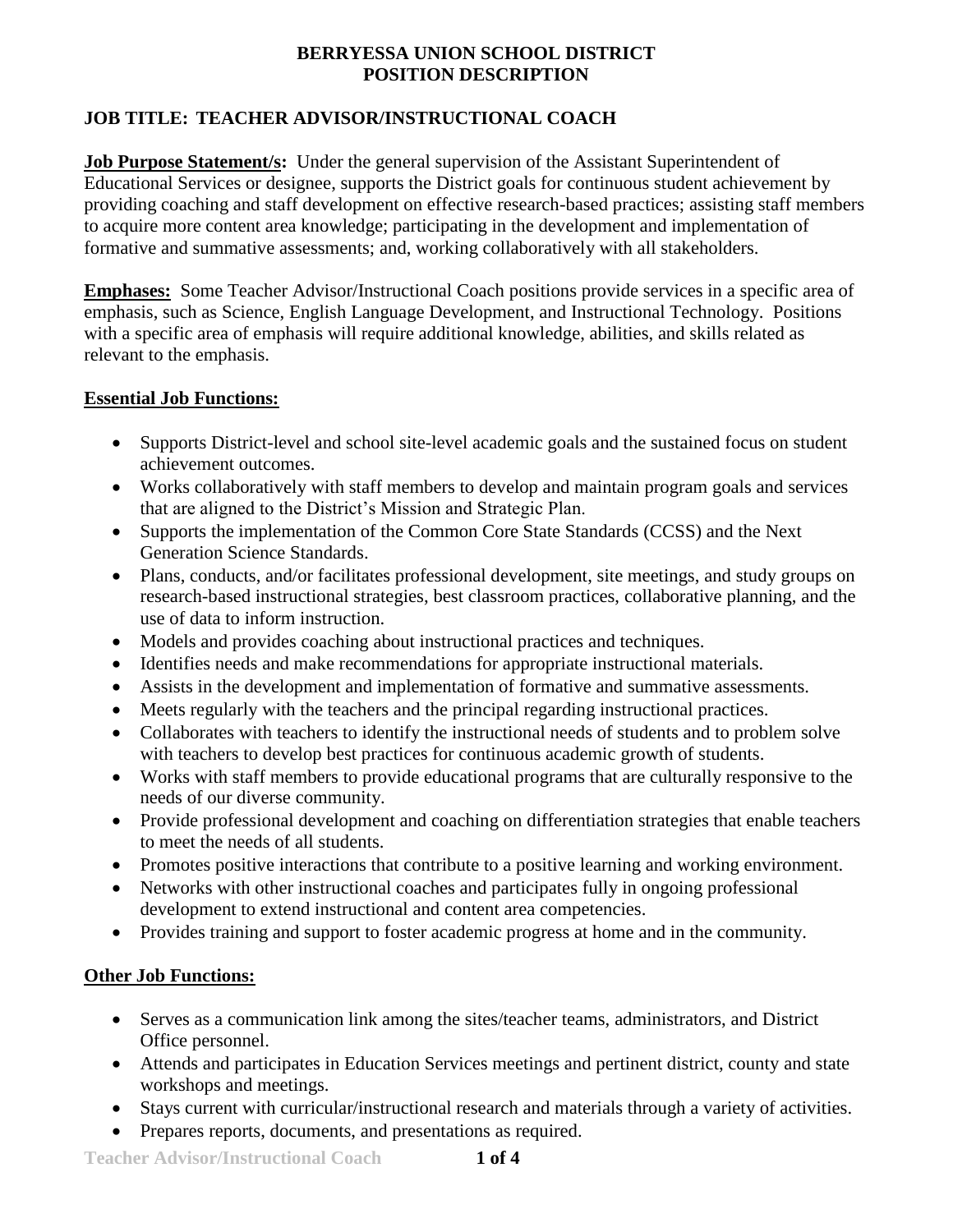## **JOB TITLE: TEACHER ADVISOR/INSTRUCTIONAL COACH**

• Performs other duties as assigned.

### **Job Requirements – Qualifications**

*To perform this job successfully, an individual must be able to perform each essential duty satisfactorily. The requirements listed below are representative of the knowledge, skill, and/or ability required. Reasonable accommodations may be made to enable individuals with disabilities to perform the essential functions.*

## **Education and Experience Requirements:**

- Must possess a valid California Teaching credential, including authorization to teach English learners.
- A minimum of five years of successful teaching.
- $\bullet$
- Master's Degree in Education or related field preferred.
- Must have experience with diverse student and community populations.
- Must have experience in and understanding of second language acquisition theory and teaching and learning in multilingual settings.

### **Knowledge and Abilities:**

#### **KNOWLEDGE OF:**

- Effective research-based instructional methodologies, including differentiated instruction to meet the needs of all students.
- Student behavior management strategies and techniques.
- Academic content appropriate to assigned grade level(s).
- **Effective communication with children and adults.**
- Methods for assessing students' academic needs.
- A variety of instructional strategies for meeting students' assessed academic needs.
- The California Common Core State Standards.
- Appropriate instructional materials that ate aligned to the California Common Core State Standards
- Best practices in the teaching and learning of English Language Development.
- The analysis and use of data and other evidence to inform instructional practice.
- Effective coaching and staff development techniques for adult learners.
- The operation and use of a computer workstation and software for producing a variety of documents and presentation.
- Strategies for working collaboratively with all stakeholders in a multicultural and multilingual setting.
- Correct English usage, grammar, spelling, punctuation, and vocabulary.
- Record-keeping, report preparation, filing, and proofing techniques.
- Effective oral and written communication skills.
- Interpersonal skills using tact, patience and courtesy.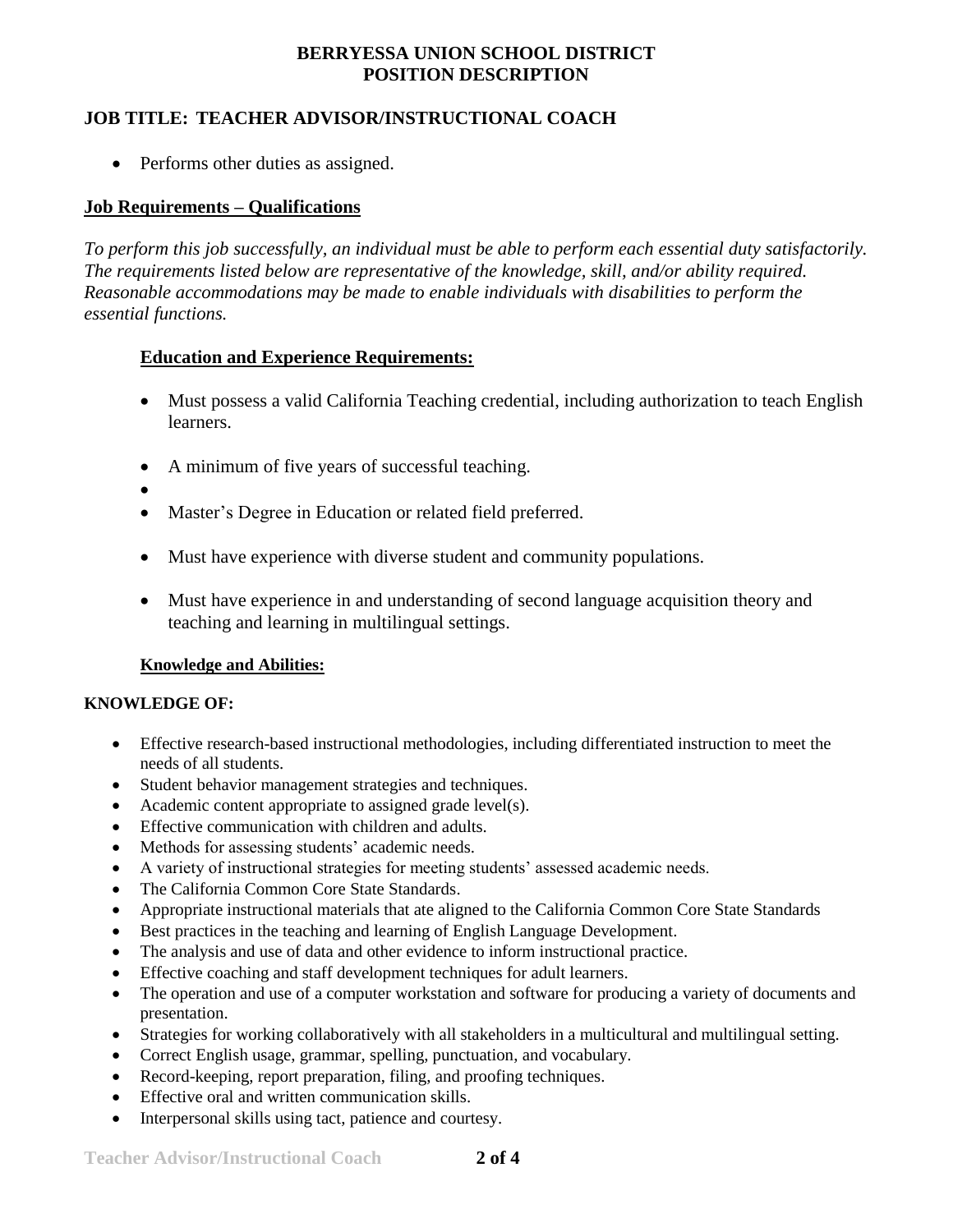## **JOB TITLE: TEACHER ADVISOR/INSTRUCTIONAL COACH**

State laws and District regulations which govern professional conduct and accountability.

### **ABILITY TO:**

- Demonstrate and communicate effective research-based methodologies, including differentiated instruction to meet the needs of all students.
- Develop and implement lesson plans that are aligned to the California Common Core State Standards and are appropriate to student needs.
- Assess student needs and design instruction to meet the identified needs.
- Establish and maintain effective working relationships and good rapport with students, site administrators, other staff members, and parents.
- Work successfully in a culturally and linguistically diverse community.
- Use district data systems to facilitate data discussions and use data to inform instruction.
- Support school leadership in fostering mutual respect of stakeholders.
- Reflect on instructional practice.
- Use technology as a tool for communication, and the production of a variety of documents and presentations.
- Plan, organize, schedule and perform duties to support District-level and school site-level academic goals and the sustained focus on student achievement outcomes.
- To use correct English usage, grammar, spelling, punctuation, and vocabulary in oral and written communication.
- Maintain effective working relationships with a wide variety of groups and individuals, including District administrators, employees, parents or members of the public.
- Meet schedules and timelines.
- Work confidentially with discretion.

#### **Working Conditions: ENVIRONMENT:**

*The work environment characteristics here are representative of those an employee encounters while performing the essential functions of this job. Reasonable accommodations may be made to enable individuals with disabilities to perform the essential functions.*

- Indoor
- Office environment
- Subject to driving to off-site locations to conduct work.

The noise in these environments is quiet to loud depending upon the activity in the particular part of the day.

### **PHYSICAL DEMANDS:**

*The physical demands described here are representative of those that must be met by an employee to successfully perform the essential functions of this job.* Reasonable *accommodations may be made to enable individuals with disabilities to perform the essential functions.*

 Hearing and speaking to exchange information in person and on the telephone; seeing to read, prepare, and proofread documents, perform assigned duties; sitting for extended periods of time; dexterity of hands and fingers to operate a computer keyboard and other office equipment; kneeling, bending at the waist, and reaching overhead, above the shoulders and horizontally, to retrieve and store files and supplies; lifting light objects.